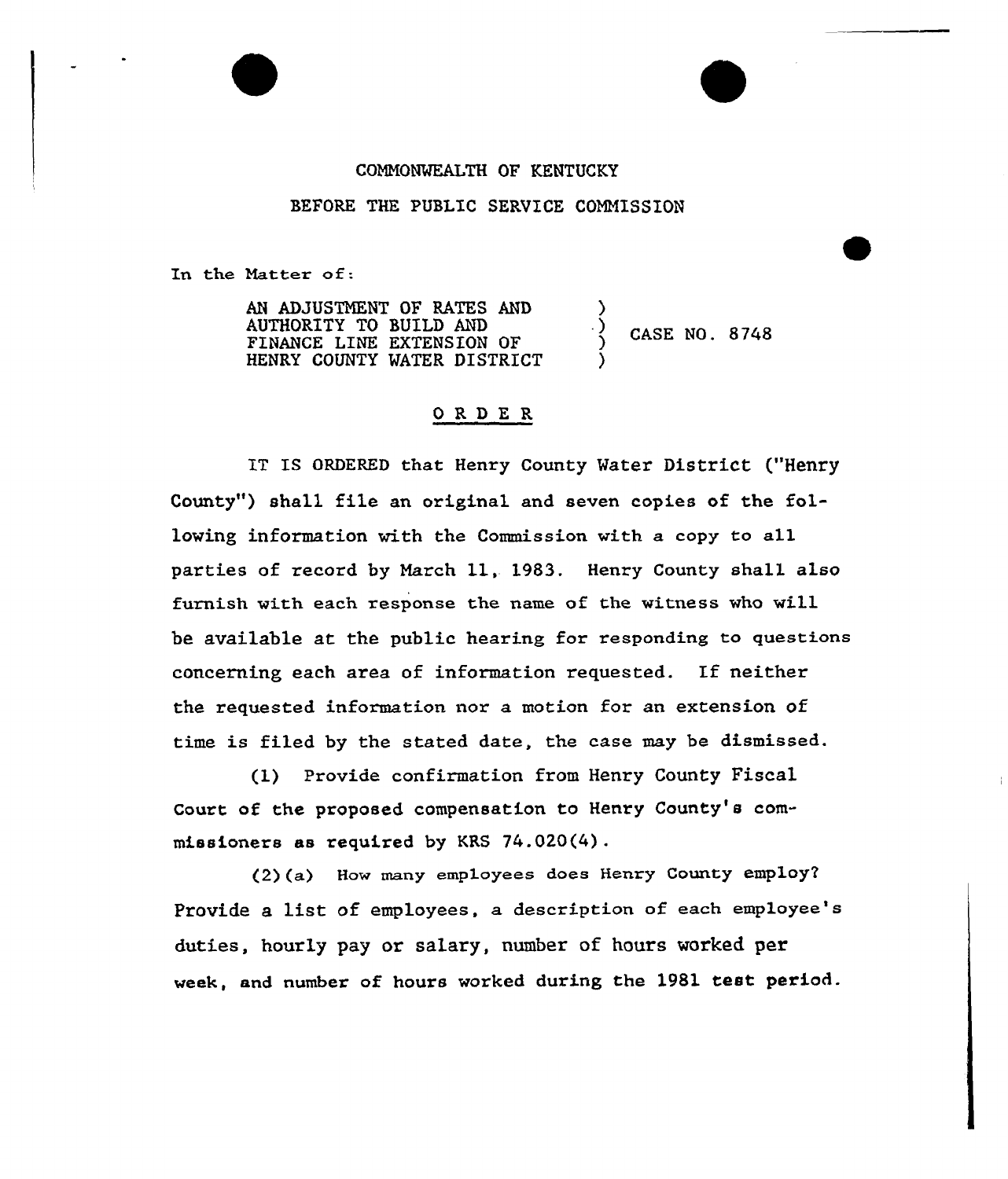(b) On page <sup>3</sup> of the <sup>1981</sup> annua1 xeport, it is reported that Elmex McAlister, the general manager, received \$14,400 annual salary. Where is his salary reported on page 11 of the 1981 annual report.

(3)(a) Explain Henry County's policy regarding wage increases, i.e., who makes the decision, what factors are considered in determining the amount of increase, etc.

(b) Explain the basis for projecting a \$2,400 increase in salaries. Mho will receive the increase and how much will each employee receive? Has this increase gone into effect and if yes, on what date7

(4) Does Henry County plan to purchase all of its water from Henry County Water District  $#2$  ("Henry County  $#2"$ ) after the proposed pipe construction is completed? Is Henry County  $#2$  able to provide all of Henry County's current and projected water requirements? Has Henry County done a cost analysis to determine if it is less expensive to purchase all of its water from Henry County  $#2$  than to purchase and also produce?

 $(5)$  What is the current rate of customer growth? Will additional customers be served after the proposed construction is completed and if yes, how many?

In Exhibit lA and 1B, Henry County propose a \$3,000 expense for computer billing service. Provide a contract for the computer service agreement.

$$
-2-
$$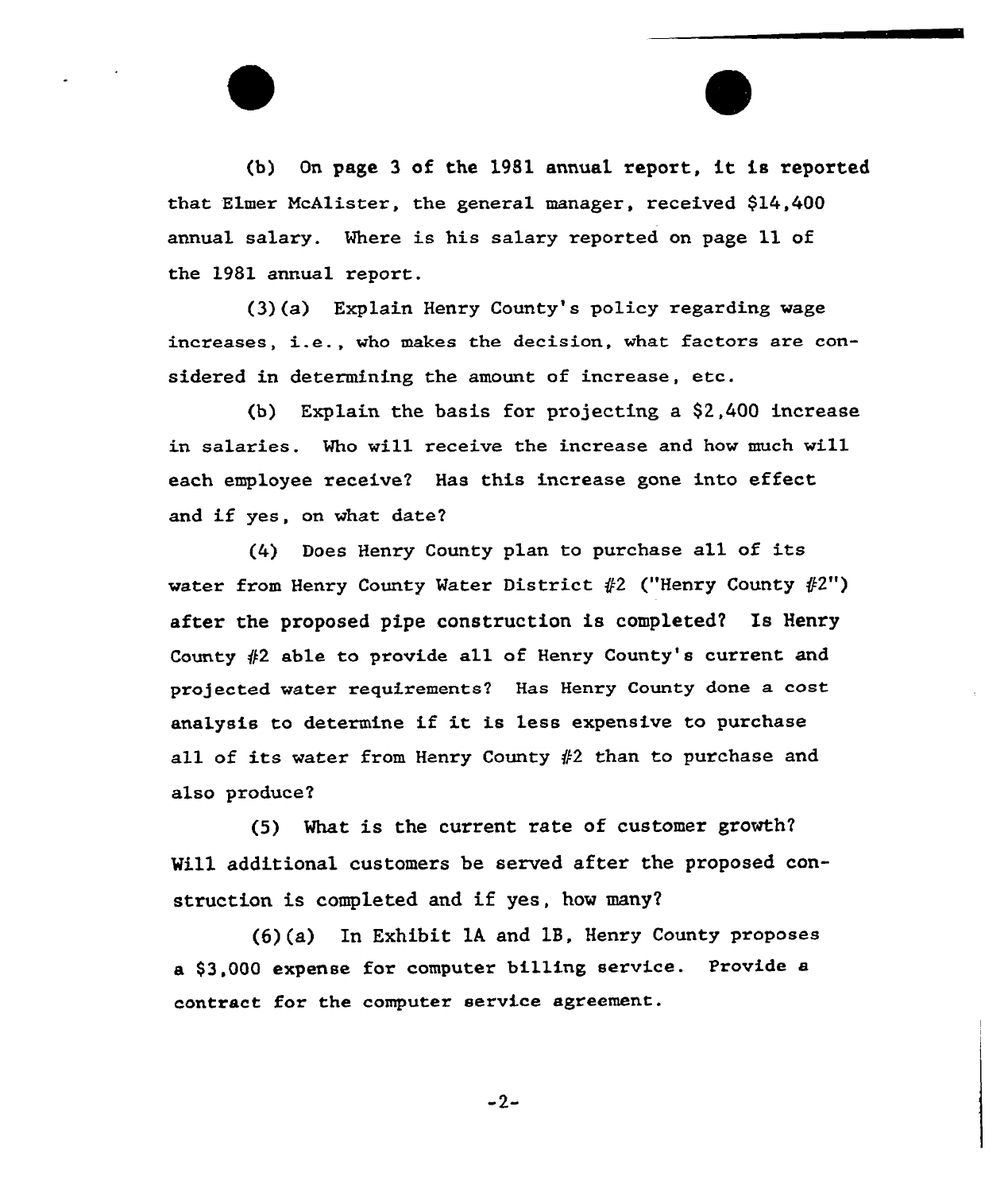(b) Wil1. there be a reduction in the number of Henry County's employees due to the use of the computer service? Will there be other cost reductions in customer billing and collecting expenses recorded during the test year? If yes, quantify these reductions.

(7) For the electricity expense, telephone expense, chemical expense, legal and accounting fees, office supplies and postage expense, and insurance expense, provide all bills, invoices, and contracts, etc., for the 1981 test period, showing the effective or starting date of each increase in expense, and the test period volumes used (i.e., usage, KWH, fees, hours, etc.). Note: If this information is not filed, the Commission will not adjust test period expenses. The Commission's policy is to accept only those adjustments that are known and measurable.

(8) Provide a breakdown of Account 921, office supplies and other expenses of \$2,779.71, on page 11 of the 1981 annual report.

(9) Explain the nature of the truck allowance expense of \$600 reported in Exhibit 1A and 1B and the projected increase of \$600 in this expense. Provide verification of this expense.

(10) In Exhibit 1A and 1B of the application, provide a breakdown of the following expenses:

(a) pipe, meter and other supplies expense of  $$2,828.86$ and verification of the increase of \$6,025.

 $-3-$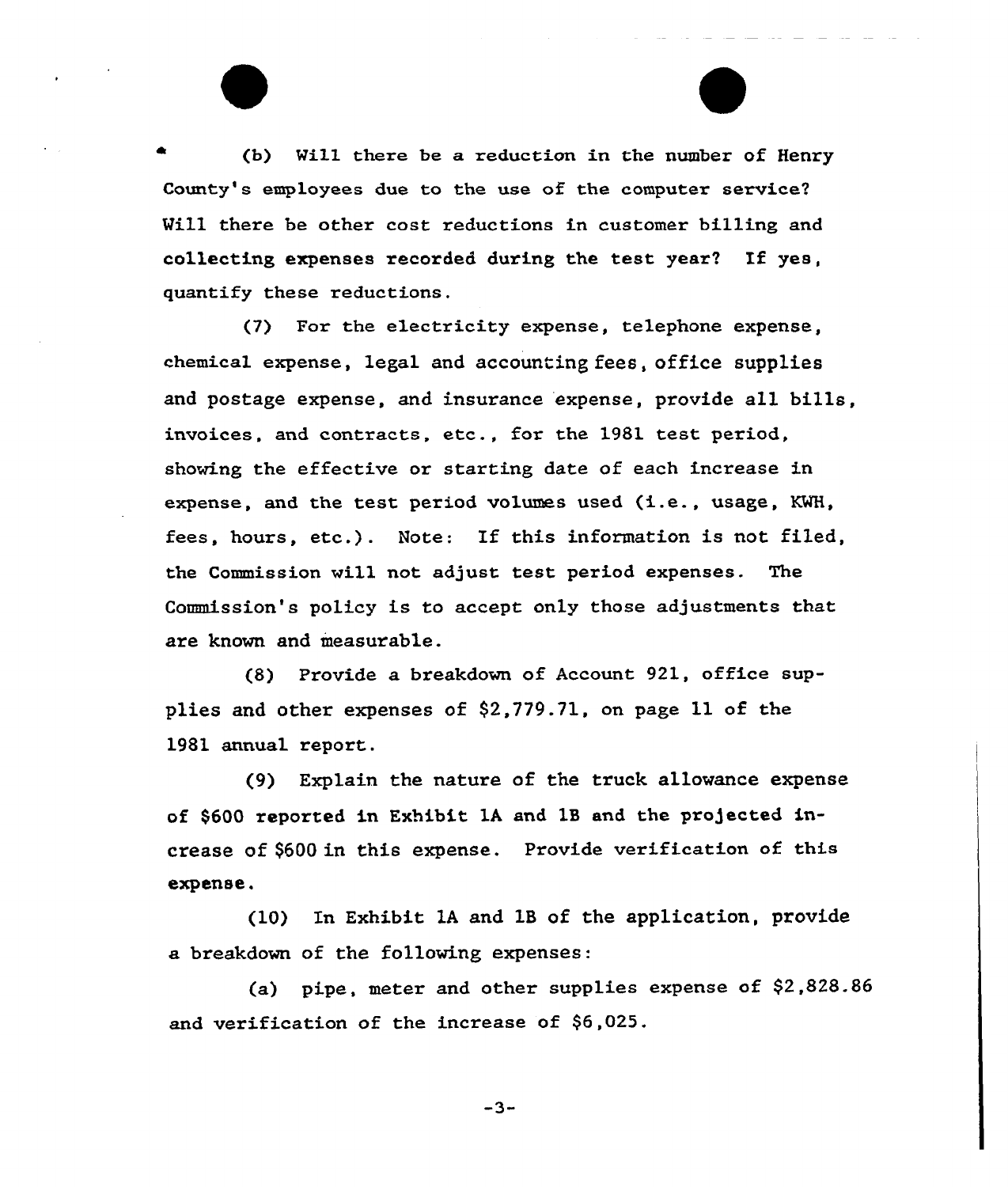(b) repairs and maintenance of equipment expense of \$564.20 and verification of the increase of \$564.20.

(c) repairs and maintenance of plant expense of \$1,018.75 and verification of the increase of \$1,018.75.

(11) In Exhibit 1A and 18, it is reported that depreciation expense vill increase by \$2,800 due to plant additions of \$140,000. Provide a description of the plant additions of \$140,000, the date placed into service during the test period, the useful life, original cost and salvage value.

(12) Provide an analysis of expected rate case expenses applicable to this current case (Case Number 8748). Include in the analysis vhat services are to be rendered and the rate and time charged for that service.

(13) Explain and provide a breakdown of the services rendered for the architect's fee of \$450 reported in Exhibit 1A and 1B and also an explanation of services rendered for architect's fee of \$8,000 reported under current one-time expenditures in Exhibit lA and 1B. Does the \$8,000 architect's fee correspond to the \$8,000 cost estimate for engineering provided by Sabak, Vilson, Heiner, and Lingo, Inc., in their letter dated October 13, 19827

 $(14)$  Provide a breakdown of the \$12,000 reported for upgrading of plant under current one-time expenditures in Exhibit 1A and 18.

(15) Provide verification of the  $$9,000$  expenditure for dam inspection fee. How often is this inspection performed7

 $-4-$